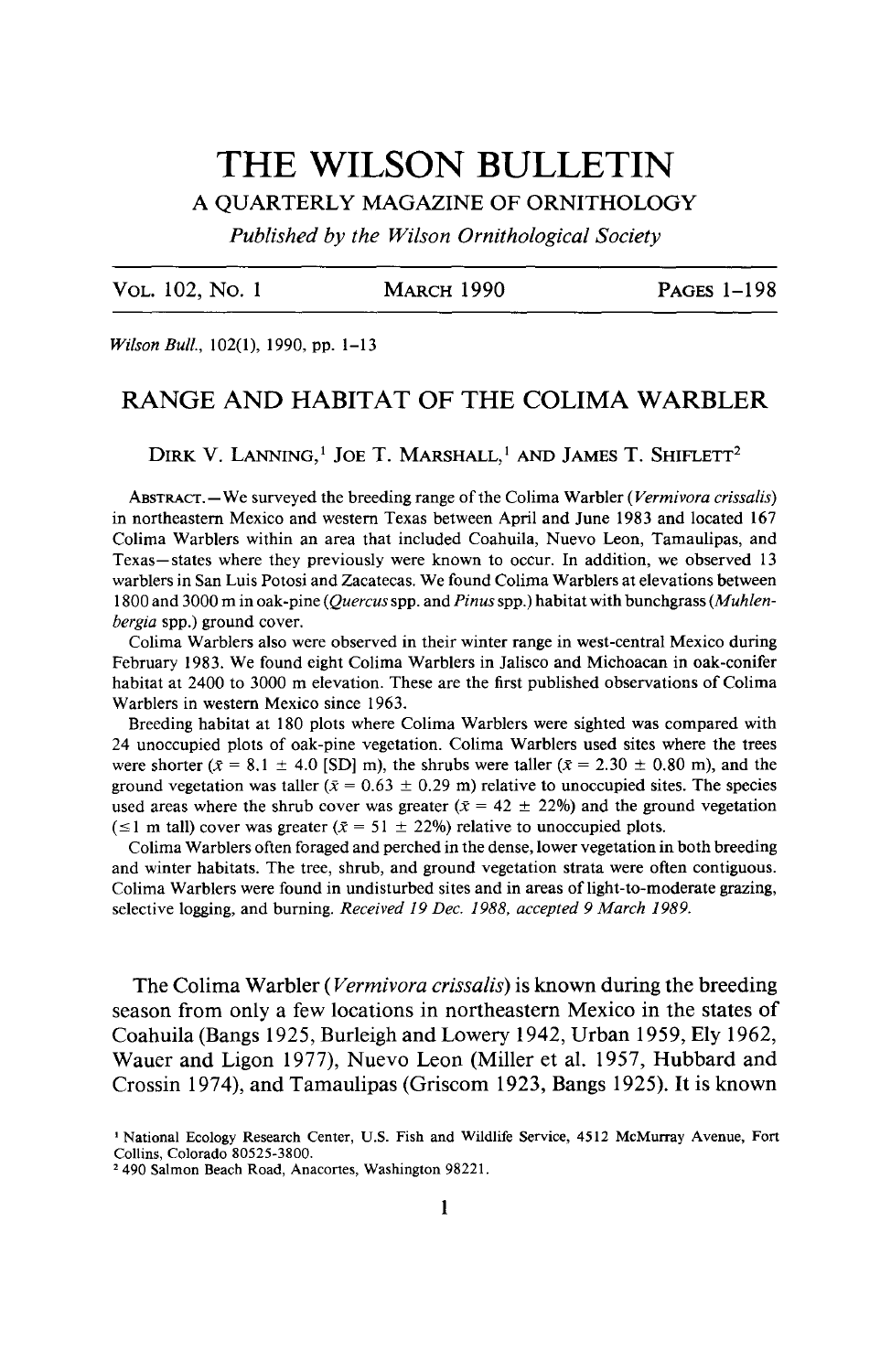

or Marshall

The Colima Warbler (Vermivora crissalis) compared with its close relatives, as seen in **adult males in fresh fall plumage from the Smithsonian Institution collection. From top to**  bottom are the Nashville Warbler, (V. *ruficapilla*), Virginia's Warbler (V. *virginiae*), and the Colima Warbler. These three species are similar in their "plisk" call-note, their habitat, **and their nest upon the ground. Notice the large size and comparatively long tail of the Colima Warbler and the gray overlying the green back of the Nashville Warbler, whose yellowish rump distinguishes it as the western race, ridgwayi. Painting by Joe T. Marshall.**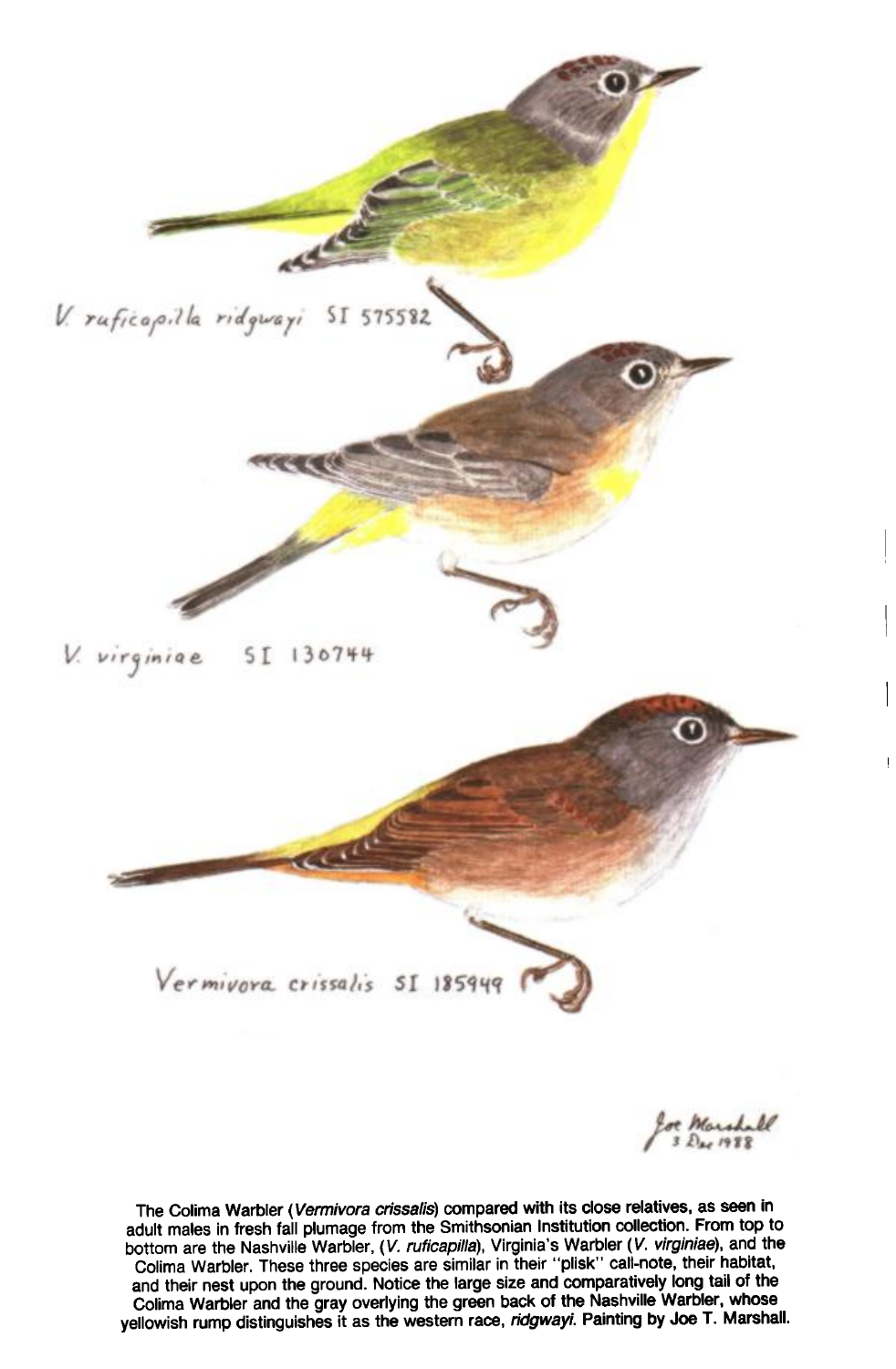**from a single location in the United States-the Chisos Mountains of Texas (Van Tyne 1929, Wauer 1973).** 

**The American Ornithologists' Union (AOU 1983) summarizes the Colima Warbler breeding habitat as thickets and scrubby woodland, primarily oak (Quercus spp.), maple (Acer spp.), cypress (Cupressus arizonica), and juniper (Juniperus spp.) scrub in hilly areas. Descriptions of**  the Colima Warbler's breeding habitat in Mexico are limited (Burleigh **and Lowery 1942, Ely 1962, Hubbard and Crossin 1974). The habitat, insectivorous food habits, and ground nests of Colima Warblers in Texas are described by Van Tyne (1936) Van Tyne and Sutton (1937) Blake (1949) Snyder (1957), Gehlbach (1967), Wauer (1973, 1979), and Oberholser and Kincaid (1974).** 

**The Colima Warbler winters in west-central Mexico from southern Sinaloa south through Jalisco, Colima, and Michoacan to Guerrero (AOU 1983). The last published record of a Colima Warbler in west-central Mexico was by Schaldach (1963), who collected one bird during October, 1958, in Jalisco in fir (Abies religiosa) forest. Winter habitat includes open woodland, thickets, and scrub (AOU 1983).** 

**The Colima Warbler is closely related to the Nashville Warbler (V.**  *ruficapilla*) and the Virginia's Warbler *(V. virginiae*; see Frontispiece); **together they constitute a superspecies (Mengel 1964, Stein 1968, Mayr and Short 1970, Brush and Johnson 1976, AOU 1983). Phillips et al. (1964) considered them a single species.** 

**During nine weeks from April to June 1983, Lanning and Marshall searched for Colima Warblers in the Sierra Madre Oriental in northeastern Mexico and Texas. Their objectives were to locate and observe these birds in selected areas throughout their previously established and suspected breeding range, describe their habitat, and evaluate threats to their habitat. During two weeks in February 1983, Lanning and Shiflett located and observed Colima Warblers in parts of the warbler's known winter range in the Trans-volcanic Belt in Jalisco and Michoacan.** 

### **STUDY AREAS**

**The Sierra Madre Oriental is the prominent mountain range in northeastern Mexico. The northern half of this range, terminating in western Texas, is a series of isolated mountains and ridges < 3000 m in elevation. The southern half of this range, extending to the Transvolcanic Belt of central Mexico, is a nearly continuous massif ranging from 50 to 100 km wide, with elevations up to 3700 m. In the Trans-volcanic Belt in Jalisco and Michoacan there are numerous volcanic peaks, some with elevations >4000 m.** 

**Three major biotic communities occur in these montane areas (classification in Brown et al. 1979, and a thorough description in Brown 1982): Interior Chaparral consists of short oaks and a variety of other shrubs and compact trees; Madrean Evergreen Woodland is**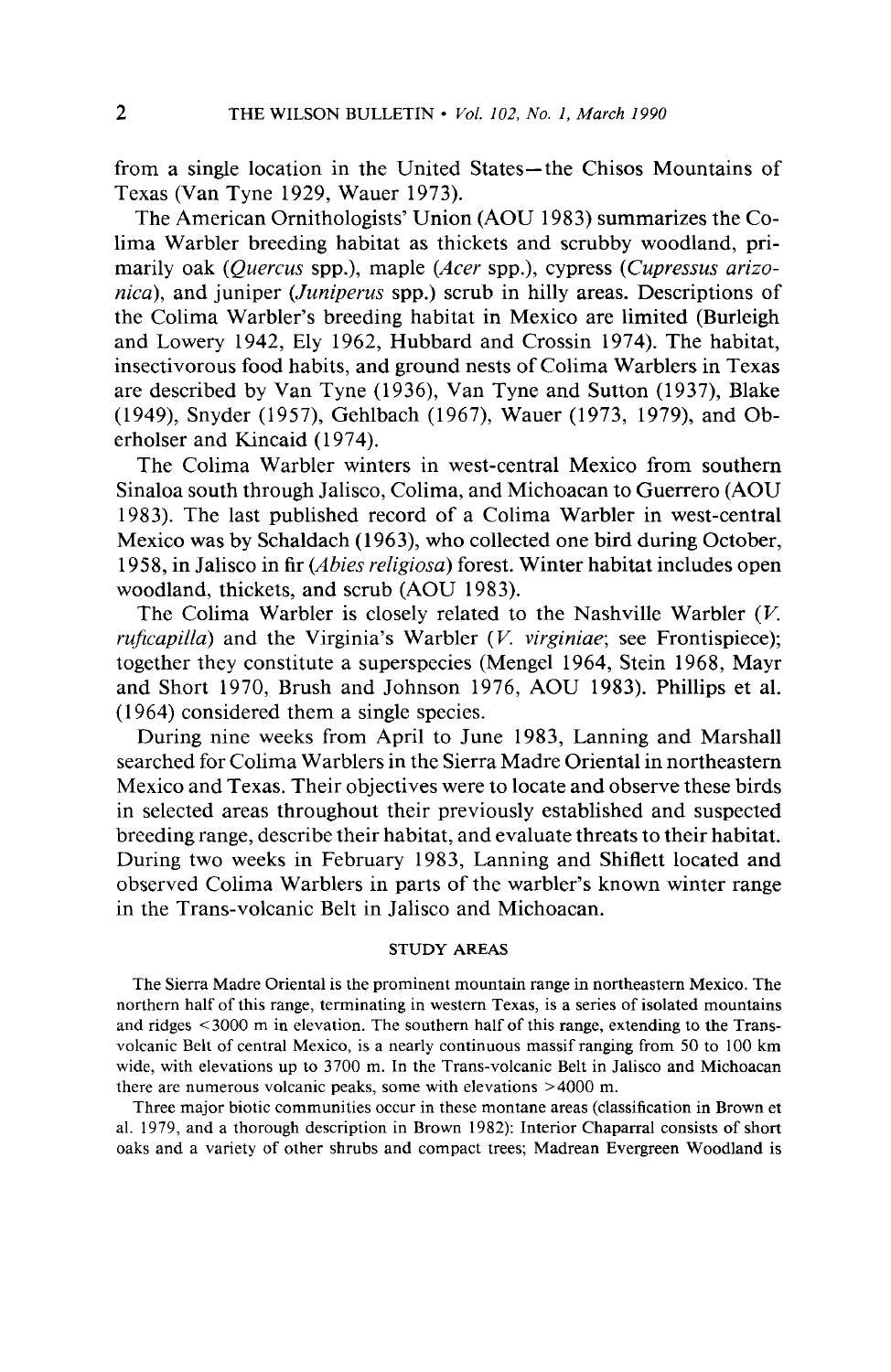**dominated by a variety of oaks and pines (Pinus spp.); and Madrean Montane Conifer Forest is dominated by pines and other conifers. The biotic communities intergrade locally.** 

**The climate in the Sierra Madre Oriental during the spring is warm and sporadically wet. Temperatures generally range between 10 and 25°C. In southeastern Coahuila, 7 1% of the precipitation (390 mm at San Antonio de las Alazanas) falls between May and October (Instituto de Geografia, Univ. Nat. Auton. Mex. 1975). Daily maximum temperatures in the Chisos Mountains average about 30°C during the five warmest months, and most precipitation comes between May and October (400 mm average in the Chisos Basin; Wauer 1973). In the Trans-volcanic Belt, winters are usually dry with temperatures between -5 and 25°C.** 

#### **METHODS**

**Before field work we surveyed museum specimens and pertinent literature to locate Colima Warbler records. We communicated with individuals who had observed Colima Warblers in Mexico.** 

**Breeding season survey.-From April to June we visited locations and habitats where Colima Warblers had been collected or observed, as well as additional regions and habitats where they had not been observed. During the first five hours each day, we looked for birds while we walked along trails, roads, ridges, valleys, and up and down slopes. Each time we located a Colima Warbler, we collected data on its activity, position in the habitat, geographic location, and the characteristics of the terrain and vegetation. Elevations (above sea level) were determined from topographic maps (Cartas Topografica; 1:250,000 scale). We measured slope direction with a compass and estimated slope angle. We visually estimated the location and extent of oak and conifer vegetation with the aid of vegetation maps (Cartas Uso de1 Suelo; l:l,OOO,OOO scale). The series of topographic and vegetation maps were obtained from the Secretaria de Programacion y Presupuesto of the Mexican government.** 

**We described vegetation characteristics at 180 Colima Warbler sites, with each vegetation plot centered at the point where we first observed the bird. Canopy coverage of trees (>3 cm diameter at breast height [dbh] and > 1 m tall) was measured with a spherical densiometer (Lemmon 1956). We took sightings in four directions from the center of each plot and averaged the results to provide a measurement of tree canopy cover within a 90" arc over the plot. We measured the height of the tree canopy foliage, using a tape measure for heights**   $\leq$  4 m and visual estimates for heights  $>$  4 m.

The height of shrubs ( $\leq 3$  cm dbh and  $>1$  m tall) and ground vegetation (all the plants  $\leq$  1 m tall) and depth of litter layer were measured within a 2 m radius around the center **of the plot. We made visual estimates of the canopy cover of each of the three layers.** 

**We assessed the same vegetation characteristics with the same methods at 24 plots in areas where we were unable to locate Colima Warblers. We located the center of each vegetation plot in an area that appeared to be representative of the surrounding vegetation and terrain. All of the unoccupied plots were in oak-pine vegetation that contained shrubs**  and trees and within 4 km from where we observed Colima Warblers and at  $\geq$  1700 m **elevation.** 

**We compared vegetation characteristics at occupied plots and unoccupied plots using two-tailed t-tests. Before statistical comparison, the data were transformed (where necessary)**  to correct heteroscedasticity (Sokal and Rohlf 1981).

**Winter observations. -During two weeks in February, we searched for Colima Warblers in and near areas where they previously were observed or collected. We looked for birds, usually in the morning, while walking along roads and trails. We collected data on each**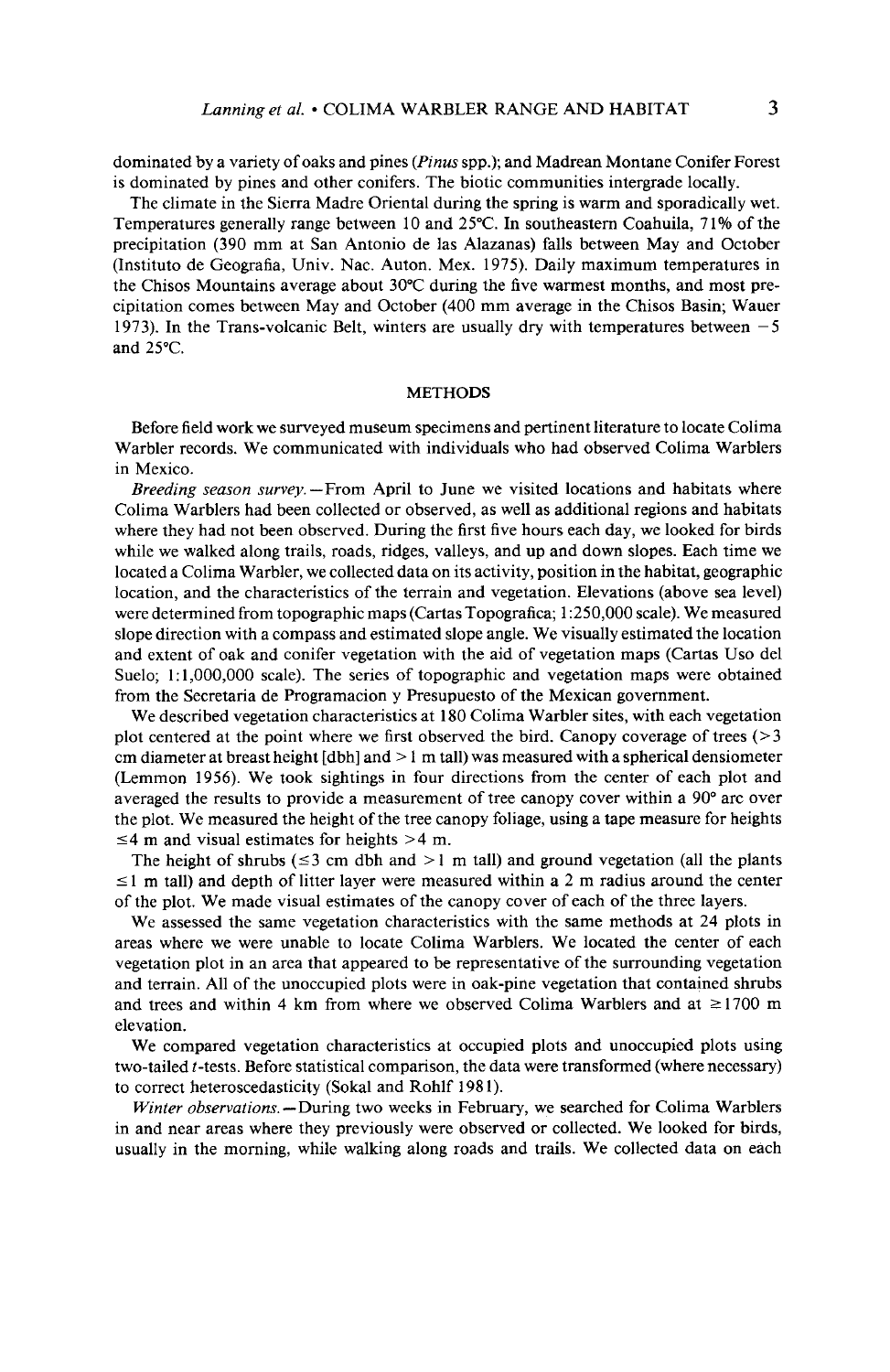**Colima Warbler's activity and on the basic characteristics of the terrain and vegetation in the vicinity of the bird. We visually estimated the extent of oak and conifer vegetation within the winter range of the Colima Warbler with the aid of the vegetation maps from the Mexican government.** 

#### **RESULTS**

**Breeding season survey. -We located 167 Colima Warblers in oak-pine habitat in the four states where they previously were known to occur (Fig. 1). We sighted 117 birds on nine different mountains (1800 to 3000-m elevation) throughout Coahuila, 35 birds along the main massif of the Sierra Madre Oriental (2150-2900 m) in southern Nuevo Leon, eight birds in the Sierra Madre Oriental (2200-2900 m) in southwestern Tamaulipas, and seven birds in the Chisos Mountains (2100-2300 m) in western Texas. Singing Colima Warblers were present in all of these areas.** 

**We observed 13 Colima Warblers in oak-pine habitat in two states (Fig. 1) that were not part of their previously known breeding range. We found a pair of birds, including a singing male, on 17 May in the Sierra Catorce (2800 m) in northern San Luis Potosi. We observed four birds, including**  one singing male, on 12 May in the Sierra Concepcion del Oro (2600– **2800 m) in northeastern Zacatecas. The following day, we found seven birds, including three singing males, in a part of the Sierra Encamacion (2700-2800 m) in Zacatecas.** 

**We checked several other areas surrounding the known geographic and elevation range of the species and were unable to locate additional Colima Warblers (Fig. 1). We searched two mountains in oak-pine vegetation west of the species' range, in the Sierra Rica (2000-2400 m) in northern Chihuahua and in the Sierra Parras (1900-2700 m) in southern Coahuila.**  We searched in the high pine forest (3400–3700 m), above the warbler's **elevational range, on Cerro Potosi in Nuevo Leon. We examined four locations in oak-pine woodland and forest on the relatively humid and lush lower slopes of the Sierra Madre Oriental, east and south of the species' range: one site (1300-1600 m) in northern Coahuila, two sites (1000-l 700 m) in southern Nuevo Leon, and one site (1300 m) in southwestern Tamaulipas.** 

**Colima Warblers seemed to be common birds in suitable oak-pine habitat throughout much of their geographic and elevational range. During our morning transects (totaling 110 km) through chaparral, woodland, and forest vegetation, we observed an average of one Colima Warbler per**   $0.6 \pm 0.7$  [SD] km of transect. When the warblers were seen frequently, **they were spaced about 100 to 200 m apart. We did not find them in meadows and areas that had been cleared for agriculture or dwellings.** 

**Eight other species of breeding birds were common in the oak-pine**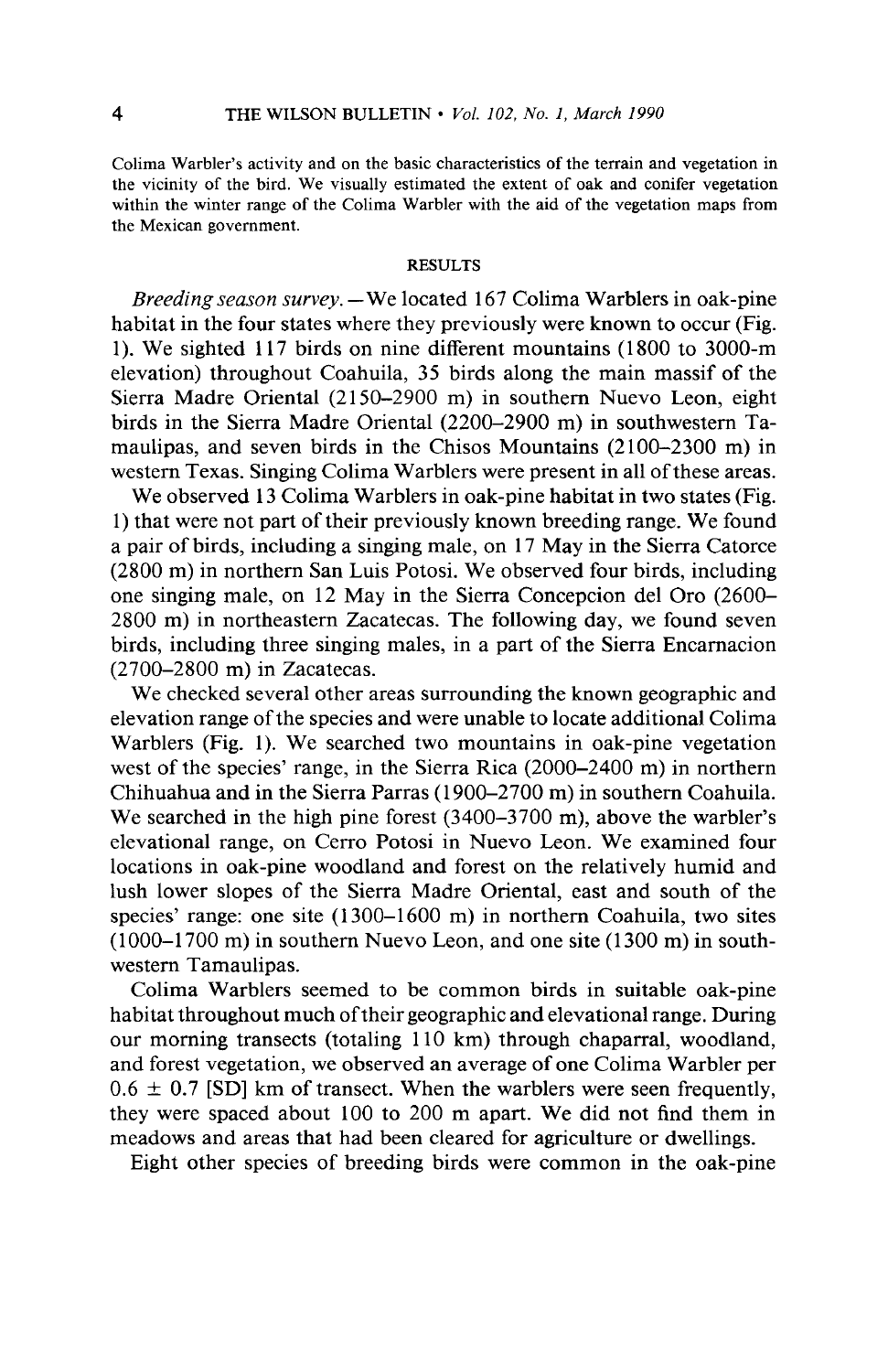

**FIG. 1. Map of northeastern Mexico and adjacent United States showing the range of the Colima Warbler during the breeding season. Areas enclosed by solid lines indicate oak and conifer vegetation above 1800 m elevation. Numbers indicate areas where we observed Colima Warblers during spring 1983: (1) Chisos Mountains, (2) Sierra (S.) de1 Carmen, (3) S. la Encantada, (4) S. de1 Pino, (5) S. la Madera, (6) S. de1 San Marcos, (7) S. Guadalupe, (8) S. Zapaliname, (9) S. la Viga and S. Potrero de Abrego, (10) S. San Antonio and S. la Marta, (11) Cerro Potosi, (12) S. 4 km NE of Ascension, (13) S. Pena Nevada, (14) S. 5 km**  S and 10-15 km NE of Miquihuana, (15) S. 13 km W of Concepcion del Oro, (16) S. **Encamacion, and (17) S. Catorce in San Luis Potosi (S.L.P.). Letters indicate areas that were outside the warblers ' breeding range: (a) S. Rica in Chihuahua, (b) S. Parras, and (c) S. de Guatemala.**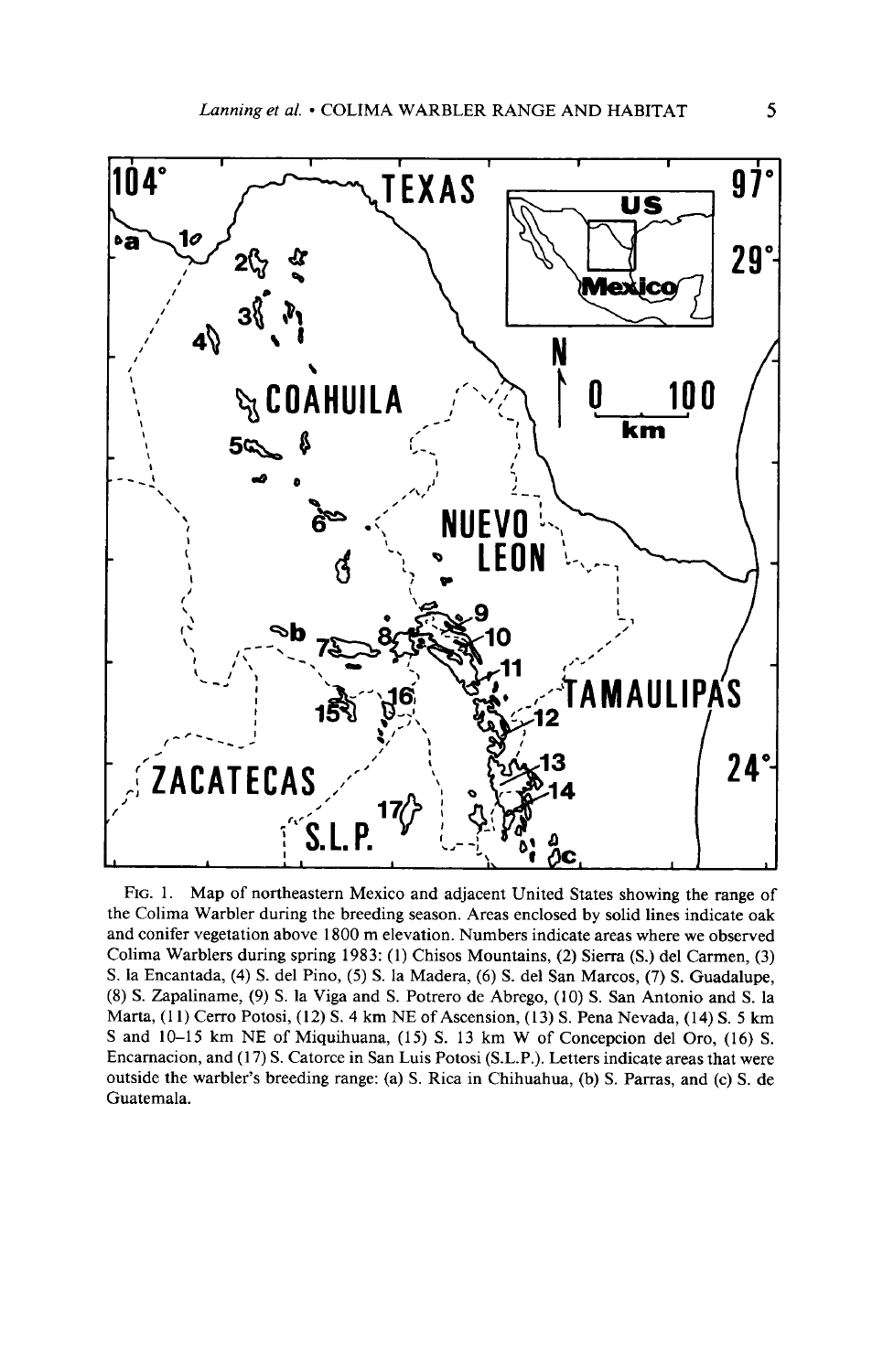**habitat where we observed Colima Warblers: Broad-tailed Hummingbird (Selusphorus plutycercus), Northern Flicker (Colaptes auratus), Graybreasted Jay (Aphelocoma ultramarina), Bushtit (Psaltriparus minimus),**  Bewick's Wren (Thryomanes bewickii), Hutton's Vireo (Vireo huttoni), **Rufous-sided Towhee (Pipilo erythrophthalmus), and Yellow-eyed Junco (Junco phaeonotus). All were observed < 1 km from Colima Warblers and on at least 21 of the 29 days that we saw Colima Warblers. The Brown-headed Cowbird (Molothrus ater), a potential brood parasite, was observed < 1 km from Colima Warblers on only one of those days.** 

**When first observed, 99 of the Colima Warblers were in oaks, 32 in pines, and the remaining 49 in other conifers and broad-leaf trees and shrubs. The warblers were either perched on or foraging among the vege**tation. Ninety-two of the birds were singing. Most  $(N = 173)$  birds were **surrounded by vegetation; only seven were first observed while perched on the highest, most exposed twigs. The birds were between 0.9 and 14**   $m$  ( $\bar{x}$  = 4.2  $\pm$  2.3 m) above ground, in trees (N = 150) and shrubs (N = 30) that were 1 to 22 m ( $\bar{x} = 6.3 \pm 3.5$  m) tall. When foraging, Colima **Warblers were usually gleaning small arthropods from leaves, twigs, and flowers. They occasionally caught flying insects.** 

**Colima Warblers were observed at elevations between 1800 and 3000**   $m$  ( $\bar{x}$  = 2505  $\pm$  250 m). They were observed on slopes that varied from 0 to 90° ( $\bar{x}$  = 30  $\pm$  18°). Eighty-three warblers (47%) were sighted on **northwestern, northern, and northeastern slopes. Slope direction where Colima Warblers were sighted was not uniformly distributed among the**  eight major compass points (N = 177 slopes  $> 0^{\circ}$ ,  $\chi^2 = 25.89$ , df = 7, *P* **< 0.001). The oak-pine habitat used by the Colima Warblers was more abundant on northern exposures than on the more arid southern exposures.** 

**Oaks were found in 178 of the 180 plots containing Colima Warblers (Table 1). The following species were identified by J. Tucker (pers. comm.; specimens collected by Marshall and deposited in the herbarium at the**  Univ. of Calif. at Davis): *Quercus glaucoides, Q. gravesii, Q. grisea, Q.* **hypoxantha, Q. intricata, Q. pringlei, and Q. saltillensis. Pines and grasses, especially bunchgrasses (Muhlenbergia spp.), were the next most abundant plant categories and were each found in two-thirds of the plots (Table 1).** 

**There were significant differences in the structure of the vegetation between the 180 plots containing Colima Warblers and the 24 unoccupied plots containing oak-pine vegetation (Table 2). Warblers used sites where**  the trees were shorter ( $P = 0.002$ ), the shrubs were taller ( $P = 0.002$ ), the ground vegetation ( $\leq$ 1 m tall) was taller ( $P < 0.001$ ), and the litter (leaves and twigs) were deeper  $(P = 0.016)$  relative to unoccupied plots. The warblers used sites where the shrub cover was greater  $(P < 0.001)$  and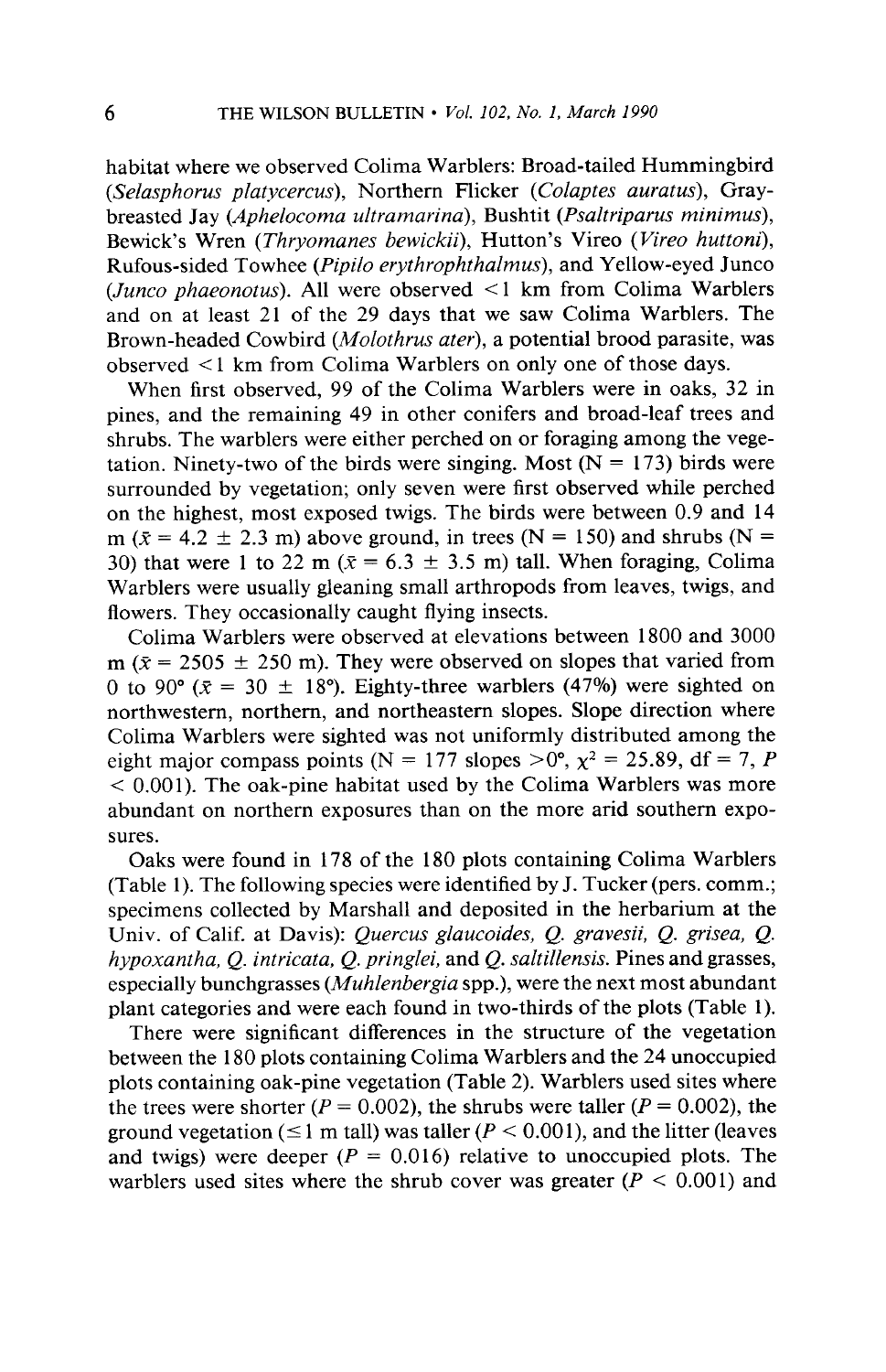**PLANTS THAT OCCURRED ON AT LEAST 5% (9) OF THE 180 PLOTS WITH COLIMA WARBLERS** 

| Plant category (representative species)                          | Percent of plots |
|------------------------------------------------------------------|------------------|
| Oak (Ouercus gravesii, O. glaucoides, O. pringlei <sup>a</sup> ) | 99               |
| Grasses (especially <i>Muhlenbergia</i> spp. bunchgrasses)       | 68               |
| Pine (Pinus cembroides, P. montezumae, P. ponderosa)             | 67               |
| Annual flowering plants (Class Dicotyledonae)                    | 44               |
| Madrone (Arbutus xalapensis)                                     | 43               |
| Juniper (Juniperus deppeana, J. flaccida, J. occidentalis)       | 23               |
| Douglas-fir (Pseudotsuga menziesii)                              | 22               |
| Beargrass (Nolina erumpens)                                      | 17               |
| Agave (Agave macroculnis, A. palmeri, A. scabra)                 | 15               |
| Sumac (Rhus trilobata, R. virens)                                | 15               |
| Arizona Cypress (Cupressus arizonica)                            | 14               |
| Ferns (Class Pteropsida)                                         | 12               |
| Chokecherry (Prunus serotina)                                    | 12               |
| Yucca (Yucca baccata, Y. elata)                                  | 11               |
| Mountain-mahogany (Cercocarpus montanus)                         | 10               |
| Sotol (Dasylirion wheeleri)                                      | 9                |
| Quaking Aspen (Populus tremuloides)                              | 9                |
| Buckbrush (Ceanothus caeruleus, C. fendleri)                     | 8                |
| Club Mosses (Class Lycopsida)                                    | 7                |
| White Fir ( <i>Abies vejari</i> )                                | 6                |
| Silktassel (Garrya ovata)                                        | 5                |

 $\cdot$  See text for additional species of oaks.

the ground vegetation cover, especially bunchgrass, was greater  $(P \leq$ **0.00 1) relative to unoccupied plots. The tree, shrub, and ground vegetation strata in Colima Warbler habitat were often contiguous, with nearly continuous foliage from the ground to the top of the trees. In the plots where Colima Warblers did not occur, there was less shrub and ground vegetation cover, and the different vegetation strata were more disjunct.** 

**Contiguous oak and conifer vegetation that contained Colima Warblers varied from habitat islands as small as 10 km\* on isolated mountains to**  large expanses as large as 2000 m<sup>2</sup> in the main massif of the Sierra Madre **Oriental.** 

**Winter observations. -We found five Colima Warblers at two locations (2400 and 3000 m) on the Volcanes de Colima (19"35N, ' 103"35W) ' in Jalisco. We found three Colima Warblers at two locations (2400 and 2500**  m) on Cerro Tancitaro (19°25'N, 102°20'W) in Michoacan. We did not **hear any Colima Warblers sing, but we did hear their sharp call notes. We saw Colima Warblers that appeared to be alone and individuals in mixed-species flocks.**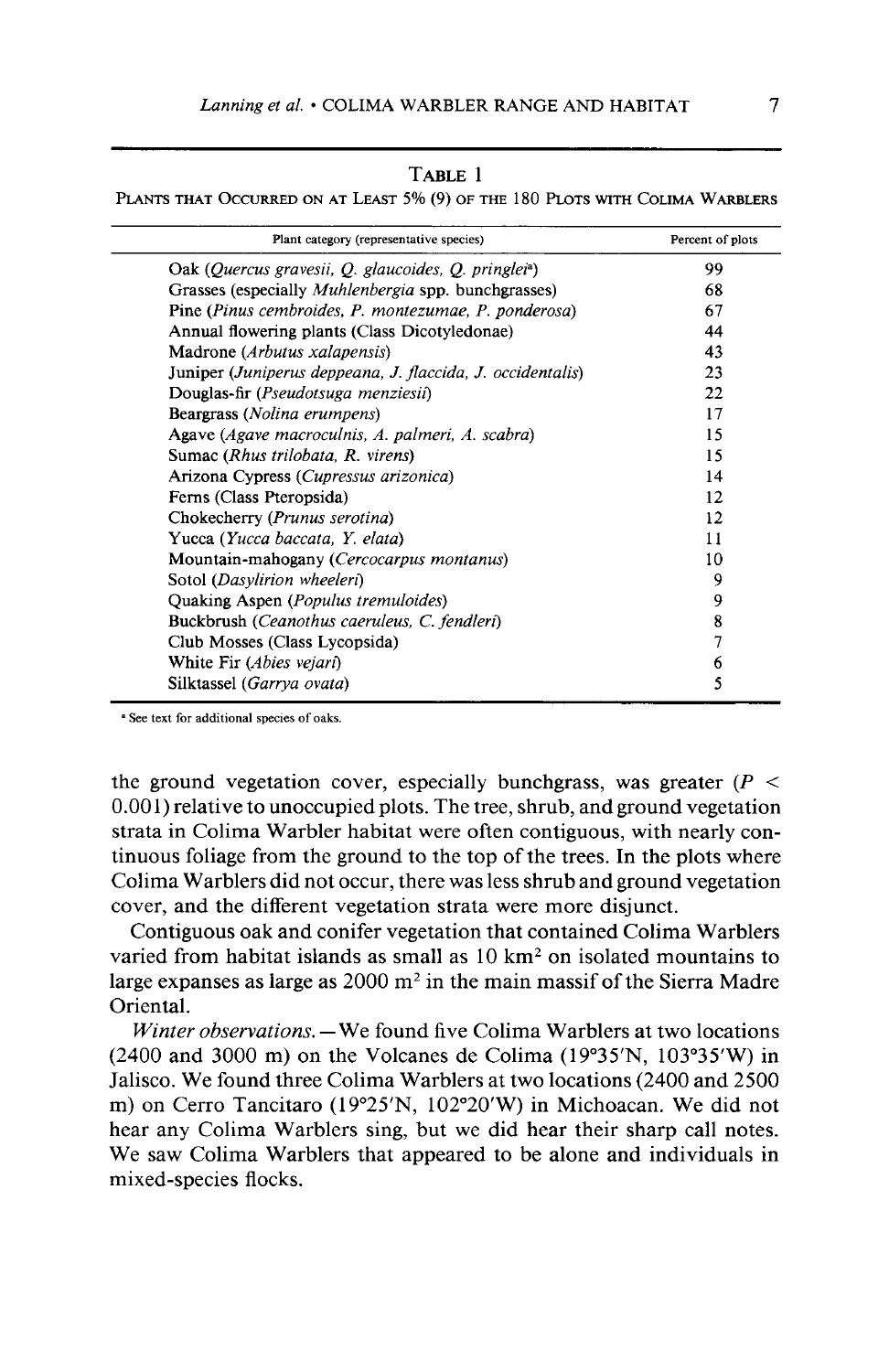| TABLE 2                                                                    |  |  |  |  |
|----------------------------------------------------------------------------|--|--|--|--|
| CHARACTERISTICS OF THE VEGETATION IN 180 PLOTS WITH COLIMA WARBLERS AND 24 |  |  |  |  |
| PLOTS WITHOUT COLIMA WARBLERS                                              |  |  |  |  |

|                                           | Plots with<br>Colima Warblers | Plots without<br>Colima Warblers |         |
|-------------------------------------------|-------------------------------|----------------------------------|---------|
| Vegetation characteristic                 | Mean $\pm$ SD                 | Mean $\pm$ SD                    | P       |
| Tree canopy height <sup>b</sup> (m)       | $8.1 \pm 4.0$                 | $11.6 \pm 5.5$                   | 0.002   |
| Shrub height $\epsilon$ (m)               | $2.30 \pm 0.80$               | $1.75 \pm 1.06$                  | 0.002   |
| Ground vegetation height <sup>4</sup> (m) | $0.63 \pm 0.29$               | $0.40 \pm 0.26$                  | < 0.001 |
| Litter depth (m)                          | $0.06 + 0.04$                 | $0.04 \pm 0.03$                  | 0.016   |
| Tree canopy cover (%)                     | $70 + 21$                     | $71 \pm 24$                      | 0.660   |
| Shrub cover $(\%)$                        | $42 + 22$                     | $23 + 21$                        | < 0.001 |
| Ground vegetation cover (%)               | $51 + 22$                     | $33 + 23$                        | < 0.001 |
| Litter cover $(\%)$                       | $65 \pm 20$                   | $71 + 21$                        | 0.138   |

**a Two-tailed t-tests.** 

**b Tree canopy = vegetation >3 cm dbh and > 1 m tall.** 

 $\textdegree$  Shrub layer = vegetation  $\leq$ 3 cm dbh and > 1 m tall.

**d** Ground vegetation = all the plants  $\leq 1$  m tall.

**The eight Colima Warblers were observed at heights between 0.1 and**  6.0 m ( $\bar{x}$  = 2.6  $\pm$  2.2 m) in the lush understory in oak-conifer habitat with an average tree canopy height of  $16 \pm 7$  m. Tree canopy cover ( $\bar{x}$  = 54  $\pm$  24%), shrub cover ( $\bar{x}$  = 53  $\pm$  35%), and ground vegetation cover  $(\bar{x} = 34 \pm 19\%)$  were similar to that found in the breeding season habitat. **The three strata in the winter habitat were often contiguous, as they were in the breeding season habitat.** 

**Nine species of birds were common in the lush understory of the oakconifer woodland and forest where we observed Colima Warblers: Whiteeared Hummingbird (Hylocharis leucotis), House Wren (Troglodytes aedon), Russet Nightingale-Thrush (Cutharus occidentalis), McGillivrays ' Warbler (Oporornis tolmiei), Red Warbler (Ergaticus ruber), Goldenbrowed Warbler (Basileuterus belli), Rufous-capped Brush-Finch (Atlupetes pileatus), Green-striped Brush-Finch (A. virenticeps), and Yelloweyed Junco. All were observed < 1 km from Colima Warblers and on at least three of the four days that we saw Colima Warblers.** 

**Colima Warblers accounted for 2.1% of the 388 wood warblers of 19 species that we observed throughout the oak-conifer woodland and forest; they ranked 13th in abundance. The three most common warblers were Orange-crowned Warblers (Vermivora rujicapilla; N = 141), Yellow**rumped Warblers *(Dendroica coronata*;  $N = 76$ ), and Red Warblers *(N*  $= 22$ ).

**At least 20 observations (including three specimens) of Colima Warblers**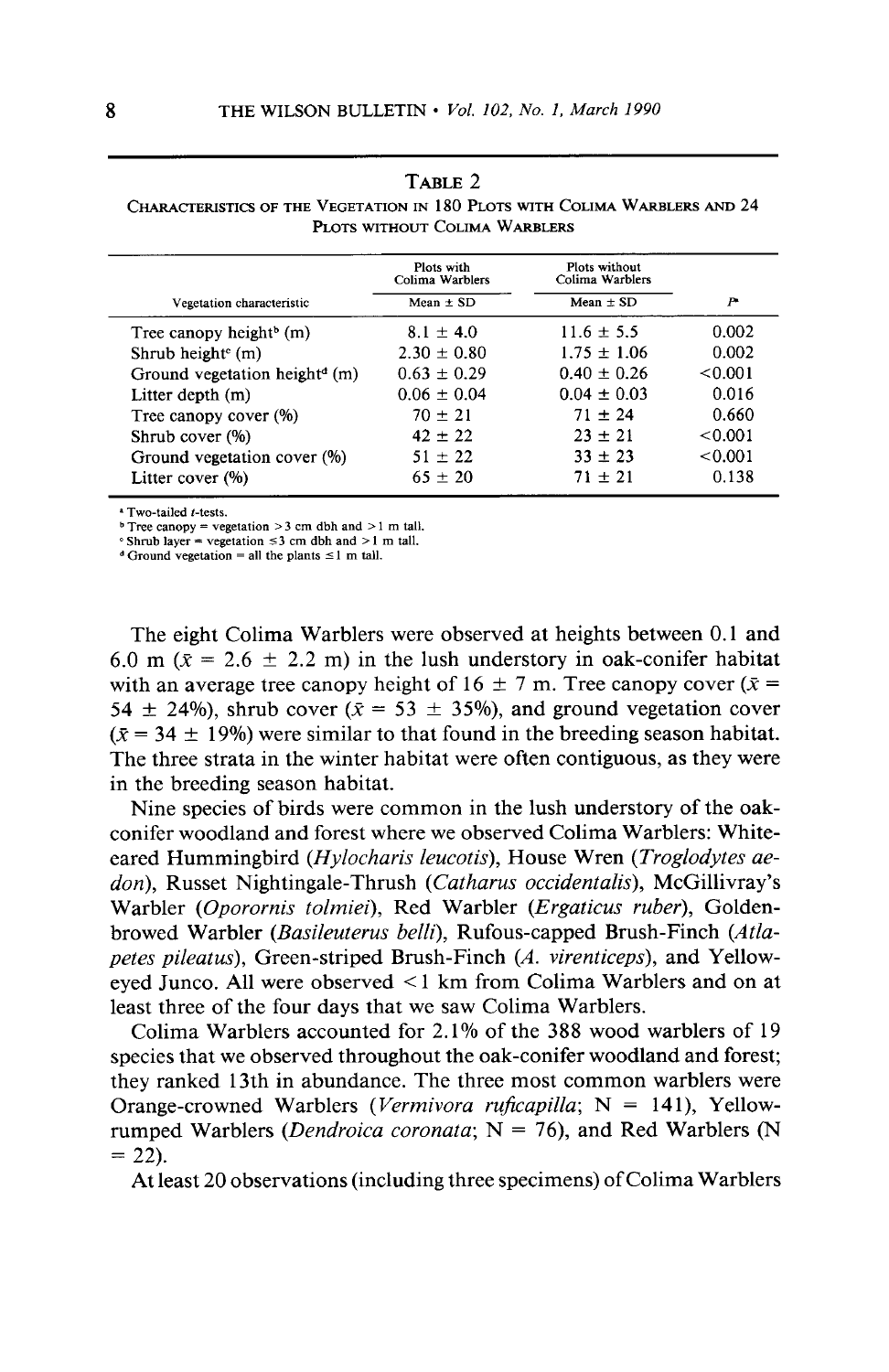have been recorded in central Mexico between Schaldach's (1963) record **and our 1983 observations. There were 19 observations of single birds between September and May in the oak-conifer woodland and forest of central Mexico (1700-3000 m elevation): seven in Distrito Federal, nine in Jalisco, two in Mexico, and one in Michoacan (P. Alden, F. M. Garcia, R. L. Hutto, A. R. Phillips, G. D. Schnell, J. T. Shiflett, and R. H. Wauer, pers. comms.). In addition, Hutto (pers. comm.) observed a Colima Warbler in riparian gallery forest at 640 m elevation in Colima in February 1975.** 

#### **DISCUSSION**

**Range and relative abundance.-Our spring field work covered the entire known breeding range of the Colima Warbler. Most of our observations of breeding Colima Warblers were within their previously known distribution. The observations in Zacatecas and San Luis Potosi were apparently new state records. These new sightings were in similar habitat and within 100 km of the warblers' distribution in the adjacent states of Coahuila and Nuevo Leon. There is no evidence that breeding Colima Warblers occur in the oak-pine vegetation south of their known southern limit in Tamaulipas. Colima Warblers have not been found in the Sierra de Guatemala in southern Tamaulipas (Fig. l), which contains oak chap**arral and oak-pine woodland (Robins and Heed 1951, Webster 1974).

**Where the Colima Warbler was common during the breeding season, it was often the major representative of the Parulinae. Painted Redstarts (Myioborus pictus) occurred in the Colima Warbler habitats where oaks were large and dense. Olive Warblers (Peucedramus taeniatus) tended to reside where there were tall pines and other tall conifers. Crescent-chested Warblers (Vermivora superciliosa) were common only in the southern half**  of the Colima Warbler's geographic breeding range and were usually at **elevations above most of the Colima Warblers, in cool-moist undergrowth under conifers and quaking aspens (Populus tremuloides).** 

**Current observations of the Colima Warbler during the winter season are absent from two recent compendia on nearctic migrants in the Neotropics. Keast and Morton (1980) make no mention of observations of Colima Warblers, not even in the chapter on winter habitat distribution of migratory land birds in western Mexico (Hutto 1980). Rappole et al. (1983) presented only general information on the Colima Warbler, but listed it as most vulnerable in winter and likely to show serious decline within the next decade because of small population size and restricted range (ibid., p. 9 1). During our communications with observers, we learned of sightings of 20 Colima Warblers in west-central Mexico between 1959 and 1982.**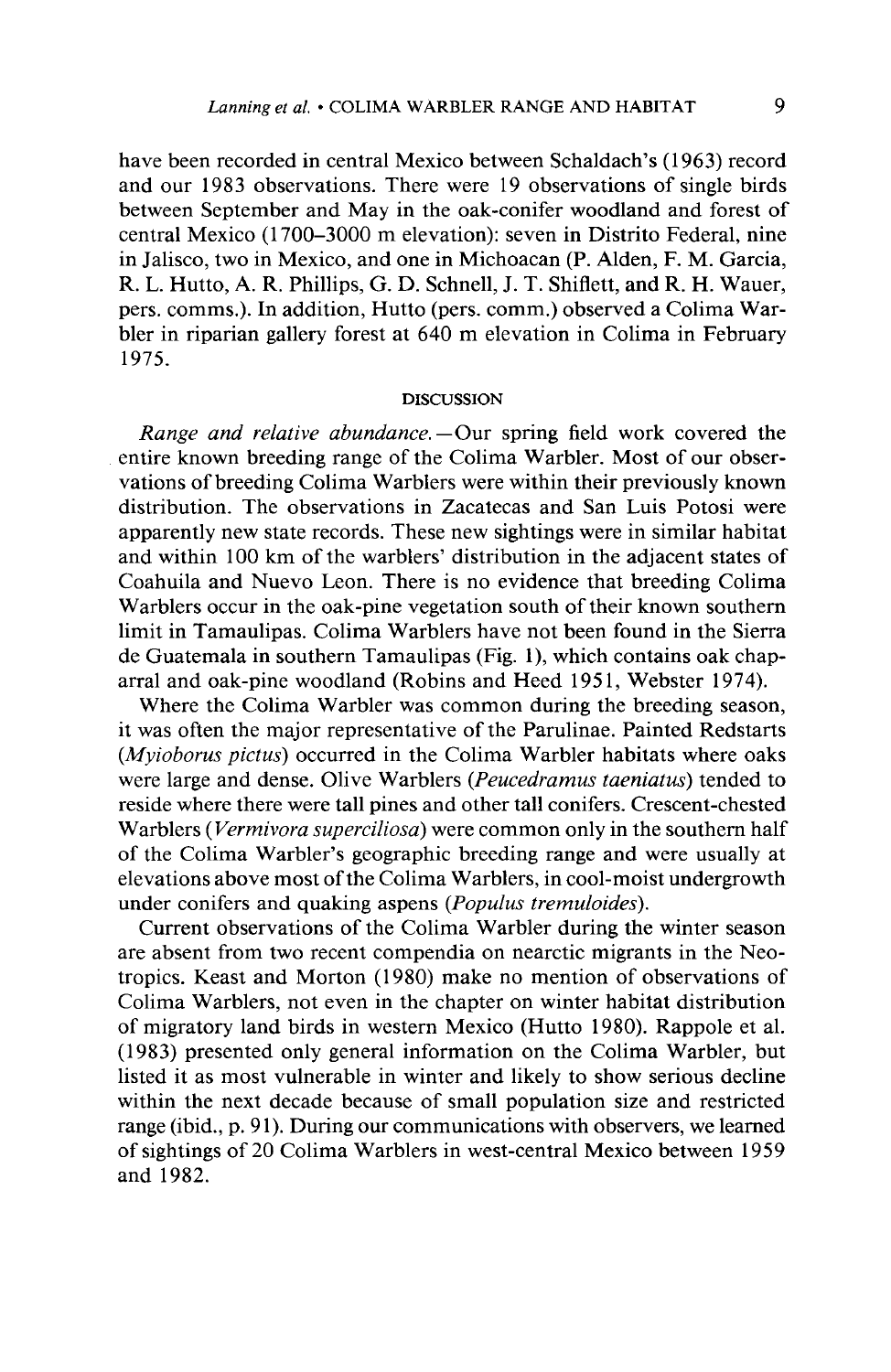**Wintering Colima Warblers were less conspicuous than they were during the breeding season. The paucity of observations of wintering Colima Warblers may be partly explained by their seasonal dispersal from the small breeding range to the larger winter range. We estimated the area of oak and conifer vegetation was 12,000 km2 in the breeding range and 72,000 km2 in the winter range. We observed four wintering Colima Warblers per week versus 20 per week in the breeding range, but the oak and conifer vegetation in the winter range covered an area six times larger than the area of similar vegetation in the breeding range.** 

**Breeding habitat. -In Texas, Van Tyne (1936) observed the species frequenting young maples (Acer grandidentatum) and deciduous oaks and perching as high as 6 m above the ground. Wauer (1973, 1979) found the species associated with oak-pinyon pine (P. cembroides)-juniper and oakmaple-Arizona Cypress environments at elevations between 1700 and 2370 m.** 

There are only limited descriptions of the Colima Warbler's breeding **habitat in Mexico. In southeastern Coahuila, they are a common breeder in chaparral interspersed with pines 4.5 to 6.0 m tall, at elevations from 2180 to 3 180 m; in some areas they are common in low encinal (oakpine woodland; Brown 1982) bordering conifer forest (Ely 1962). Burleigh and Lowery (1942) considered these warblers fairly common above 2270 m on the steep slopes above Diamante Pass in southeastern Coahuila, where singing males have been observed feeding in small oaks. At La Esperanza, Nuevo Leon, Hubbard and Crossin (1974) found Colima Warblers apparently taking nectar from agave (Aguve sp.) flowers in an area at 2730 m with pines, yuccas (Yucca spp.), and scrub oak.** 

**Our observations corroborate and expand these published habitat descriptions. Colima Warblers often foraged and perched in the dense, lower vegetation. Bunchgrass, along with litter, exposed roots, and rocks, provided suitable cover for nests. We observed Colima Warblers and measured features of the habitat in the vicinity of the birds; we did not actively search for the warblers' nests.** 

**We found Colima Warblers in suitable habitat, containing a combination of oak and pine trees, oak shrubs, and bunchgrasses that was present on every mountain of sufficient stature to nourish woodland and forest. The habitat was often on the northern slopes and frequently at the higher elevations of the chaparral and woodland communities and the lower elevations of the pine-conifer forest. Suitable habitat was only in a narrow elevational band in some areas. However, other areas of suitable oakpine habitat were scattered at various elevations and on diverse exposures of the rugged Sierra Madre Oriental.** 

**Colima Warblers were in undisturbed sites, but they were also found**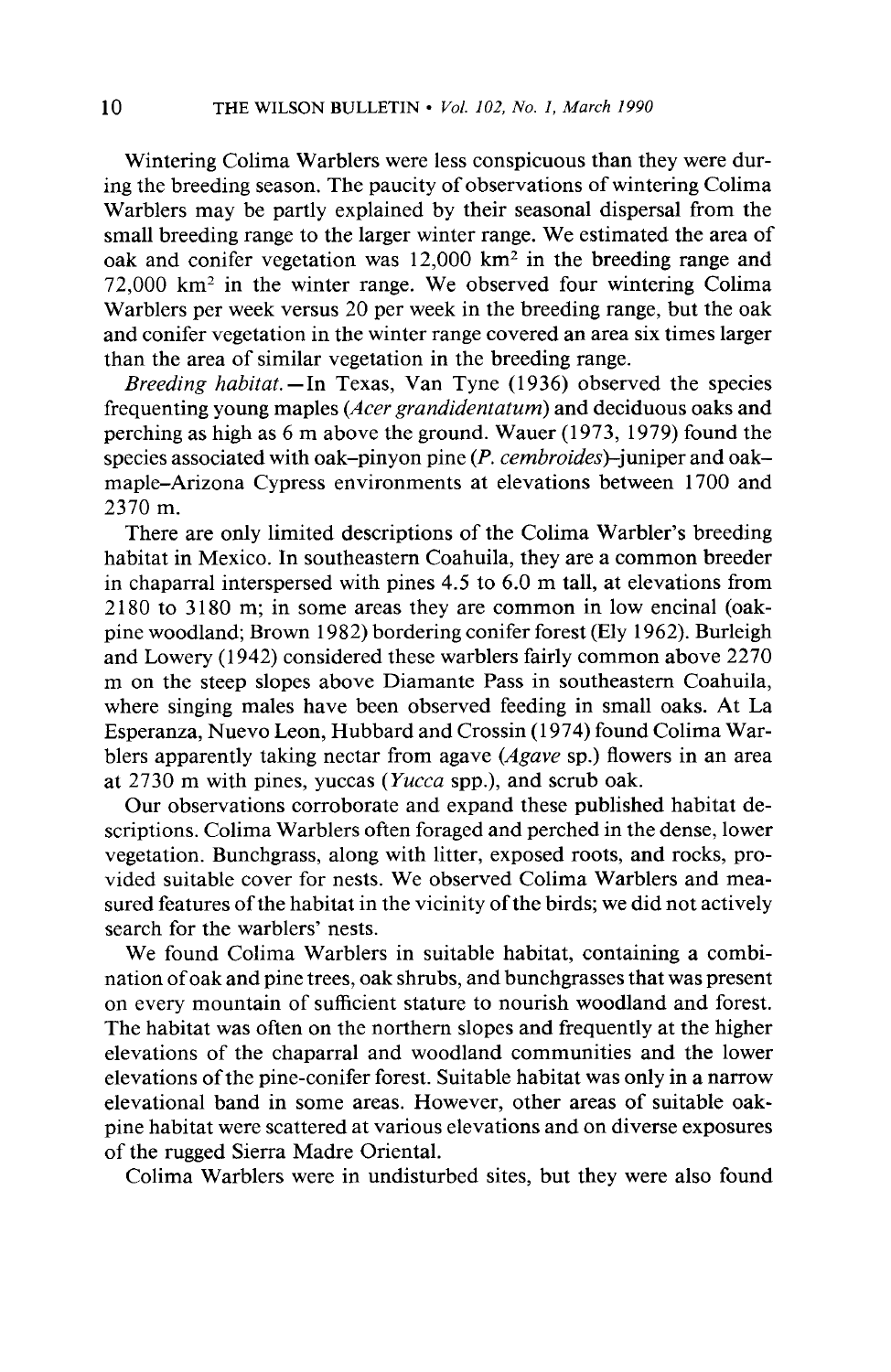**in areas of light-to-moderate grazing (by domestic animals), selective logging, and burning. Such disturbances to the habitat seemed to be tolerated by the warblers. In some areas, grazing and selective logging seemed to perpetuate the oak chaparral and oak-pine woodland, based on Lannings ' (unpubl. data) observations in Coahuila and Nuevo Leon between 1976 and 1986. Colima Warblers were not found in heavily disturbed areas, where the shrubs and ground vegetation under the trees had been destroyed by grazing or recent fires, or in areas that had been cleared for agriculture or dwellings.** 

**Colima Warblers inhabit an area of northeastern Mexico and western Texas that is remote and sparsely populated by humans. Limited areas of oak and conifer vegetation have been cleared for pastures, crops, and dwellings, and some additional areas will undoubtedly be cleared in the future. Most of the habitat occupied by Colima Warblers appears to be too rugged, remote, and unsuitable for agriculture and will only be used for grazing and selective logging. Based on current land-use patterns and the ruggedness of the terrain, there will be suitable habitat in northeastern Mexico and western Texas for breeding Colima Warblers for the foreseeable future.** 

*Winter habitat.* **– Descriptions of the Colima Warbler's winter habitat is limited to the AOU (1983) general description of woodland, thickets,**  and scrub and to Schaldach's (1963) specimen from fir forest. Our few **observations affirm that Colima Warblers are found in woodland and forest containing oaks, pines, and fir. Further research is needed on what percentage of the available oak and conifer vegetation within the warblers' winter range is used by the Colima Warblers.** 

**We observed wintering Colima Warblers in woodland and forest that had been subjected to limited grazing and selective logging. Several of**  Mexico's major population centers are in the highlands of central Mexico. **Forested areas have been destroyed and replaced by cities and agricultural areas. The extant woodlands and forests near human settlements have been subject to intensive grazing, burning, and logging, whereas more remote montane regions appeared to be less disturbed. The effect of the habitat disturbances and habitat destruction on wintering Colima Warblers needs further study.** 

#### **ACKNOWLEDGMENTS**

**We appreciate the efforts of the following people who provided their observations and sent us records from collections: P. Alden, C. A. Ely, F. M. Garcia, J. C. Hafner, R. L. Hutto, A. D. Jacobberger, A. R. Phillips, G. D. Schnell, and R. H. Wauer. We are indebted to Allan Phillips for hosting us at his house on our trips through Monterrey, Nuevo Leon, and facilitating our study with advice and equipment. S. H. Anderson, M. A. Bogan, and D. Langowski, all with the U.S. Fish and Wildlife Service (USFWS), assisted with myriad**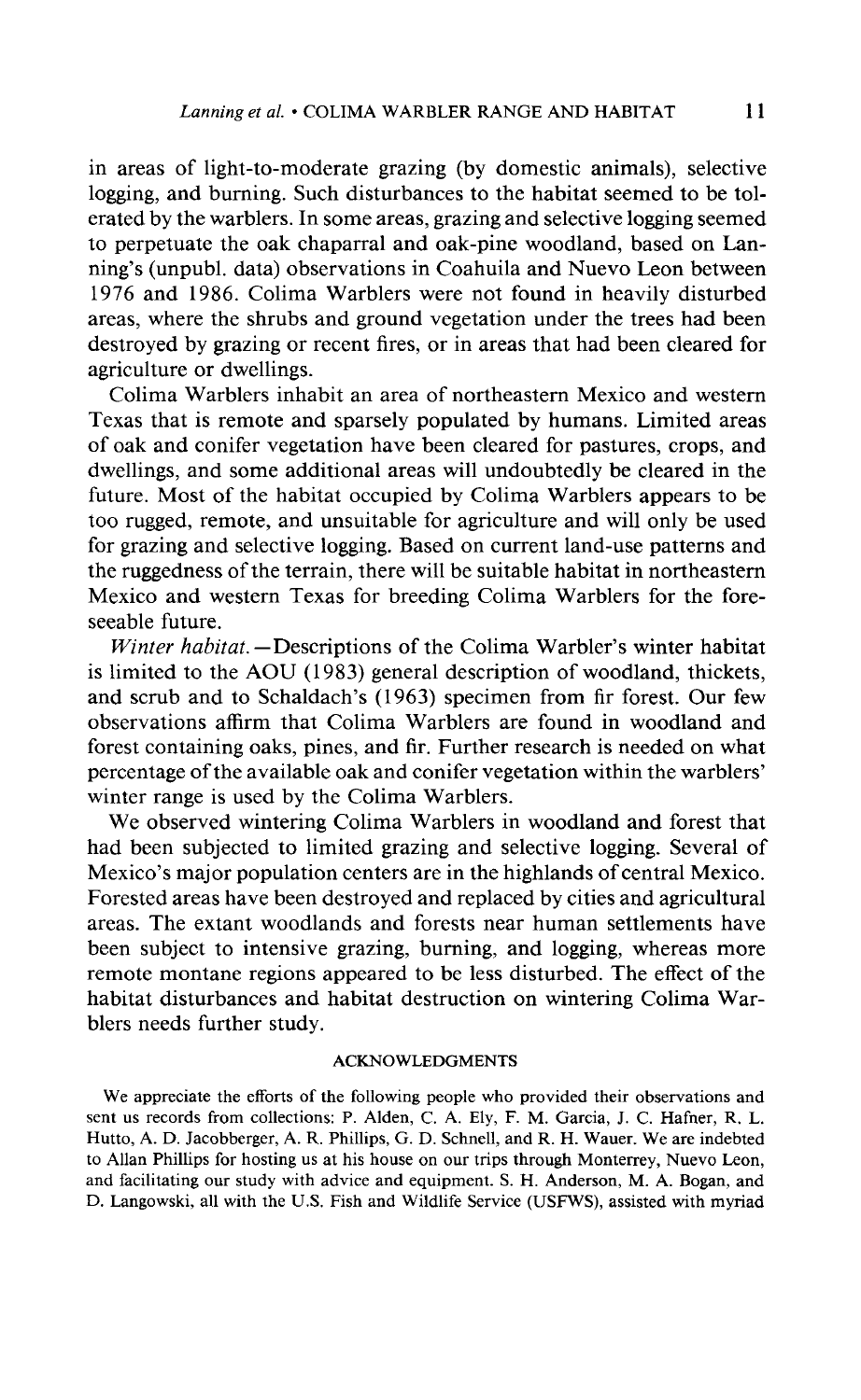**logistical details that made the study possible. We thank J. M. Tucker for identifying the oaks. M. A. Bogan, R. L. Hutto, F. L. Knopf, J. L. Oldemeyer, J. A. Sedgwick, S. J. Tomquist, D. E. Wilson, and an anonymous reviewer commented on earlier drafts ofthis paper. Lanning thanks the University of New Mexico Hospital personnel for their support while this paper was written. The study was coordinated with the United States-Mexico Joint Committee on Wildlife Conservation of the Direction General de Flora y Fauna Silvestres and the USFWS. Financial assistance was provided by the Office of Endangered Species, Region 2, USFWS and the National Ecology Research Center, USFWS.** 

#### **LITERATURE CITED**

- AMERICAN ORNITHOLOGISTS' UNION. 1983. Checklist of North American birds. 6th ed. **A.O.U., Washington, DC.**
- **BANGS, 0. 1925. The history and characters of Vermivora crissalis (Salvin and Godman). Auk 42125 l-253.**
- **BLAKE, E. R. 1949. The nest of the Colima Warbler in Texas. Wilson Bull. 61:65-67.**
- **BROWN, D. E. (ED.). 1982. Biotic communities of the American Southwest-United States and Mexico. Desert Plants 4:1-342.**
- **BROWN, D. E., C. H. LOWE, AND C. P. PASE. 1979. A digitized classification system for the biotic communities of North America, with community (series) and association examples for the Southwest. J. Arizona-Nevada Acad. Sci. 14(Suppl. 1): 1-16.**
- **BRUSH, A. H. AND N. K. JOHNSON. 1976. The evolution of color differences between Nashville and Virginia's warblers. Condor 78:4 12-4 14.**
- **BURLEIGH, T. D. AND G. H. LOWERY, JR. 1942. Notes on the birds of southeastern Coahuila. Occas. Pap. Mus. Zool., La. State Univ. 12: 185-212.**
- **ELY, C. A. 1962. The birds of southeastern Coahuila, Mexico. Condor 64:34-39.**
- GEHLBACH, F. R. 1967. New records of warblers in Texas. Southwest. Nat. 12:109-110.
- **GRISCOM, L. 1923. Descriptions of apparently new birds from North America and the West Indies. Am. Mus. Novit. 71:1-8.**
- **HUBBARD, J. P. AND R. S. CROSSIN. 1974. Notes on northern Mexican birds. Nemouria, Occas. Pap. Delaware Mus. Nat. Hist. 14: 1-41.**
- **HUTTO, R. L. 1980. Winter habitat distribution of migratory land birds in western Mexico, with special reference to small foliage-gleaning insectivores. Pp. 181-203 in Migrant birds in the Neotropics: ecology, behavior, distribution, and conservation (Keast, A. and E. S. Morton, eds.). Smithsonian Inst. Press. Washington, D.C.**
- INSTITUTO DE GEOGRAFIA, UNIV. NAC. AUTON. MEXICO. 1975. Precipitacion y probabilidad **de lluvia en 10s estados de Coahuila y Nuevo Leon. Comision de Estudios de1 Territorio**  Nacional.
- **KEAST, A. AND E. S. MORTON (EDS.). 1980. Migrant birds in the Neotropics: ecology, behavior, distribution, and conservation. Smithsonian Inst. Press. Washington, D.C.**
- **LEMMON, P. E. 1956. A spherical densiometer for estimating forest overstory density. For. Sci. 2:3 14-320.**
- **MAYR, E. AND L. L. SHORT. 1970. Species taxa of North American birds. Publ. Nuttall Ornith. Club 9:1-127.**
- **MENGEL, R. M. 1964. The probable history of species formation in some northern Wood Warblers (Parulidae). Living Bird 3:9-43.**
- MILLER, A. H., H. FRIEDMANN, L. GRISCOM, AND R. T. MOORE. 1957. Distributional check**list of the birds of Mexico. Par II. Pac. Coast Avifauna 33: l-436.**
- OBERHOLSER, H. C. AND E. B. KINCAID, JR. 1974. The bird life of Texas. Univ. of Texas **Press, Austin, Texas.**